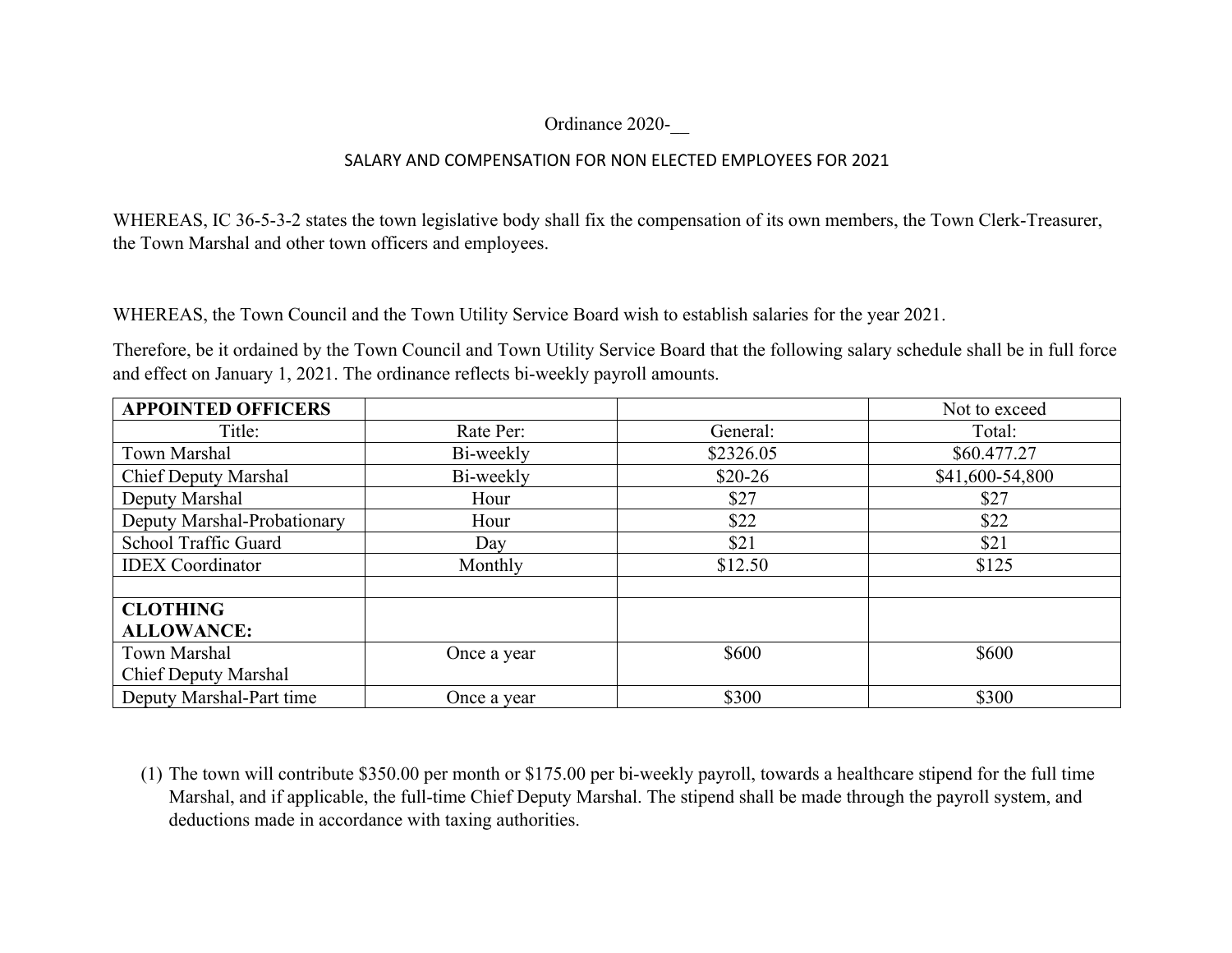- (2) The employee is responsible for the employee's portion of PERF. The town shall pay the employer's portion of PERF on behalf of the Town Marshal and the Chief Deputy Marshal.
- (3) Clothing allowance shall be paid to all officers with their January 2020 payroll.

| <b>Town Employees</b> |           |          |        |             |      |                   |                     |
|-----------------------|-----------|----------|--------|-------------|------|-------------------|---------------------|
| Title:                | Rate Per: | General: | Water: | Wastewater: | MVH: | Total:            | <b>Annual Rate:</b> |
| Laborer               | Hour      | N/A      | N/A    | N/A         | 100% | <b>UP TO \$20</b> | Varies based on     |
|                       |           |          |        |             |      |                   | hours               |
| Utility               | Bi-weekly | 25%      | 25%    | 25%         | 25%  | \$2099.62         | \$54,590.12         |
| Superintendent        |           |          |        |             |      |                   |                     |
| Deputy Clerk/Utility  | Hour      | N/A      | N/A    | N/A         | N/A  | N/A               | N/A                 |
| Clerk                 |           |          |        |             |      |                   |                     |

(1) The town will contribute \$350.00 per month or \$175.00 per bi-weekly payroll, towards a healthcare stipend for the full time Utility Superintendent. The stipend shall be made through the payroll system, and deductions made in accordance with taxing authorities.

(2) The employee is responsible for the employee's portion of PERF. The town shall pay the employer's portion of PERF on behalf of the full time Utility Superintendent.

(3) Clothing allowance in the amount of \$325 shall be paid to the Utility Superintendent with their January 2020 payroll.

(4) Fund charged will vary based on duties performed.

(5) Hours shall not exceed 40 per week unless prior authorization is acquired.

## (6) **2021 Holiday Schedule**

New Year's Day- January 1, 2021 Martin Luther King, Jr.- January 18, 2021 President's Day- February 15, 2021 Good Friday- April 2, 2021 Memorial Day- May 31, 2021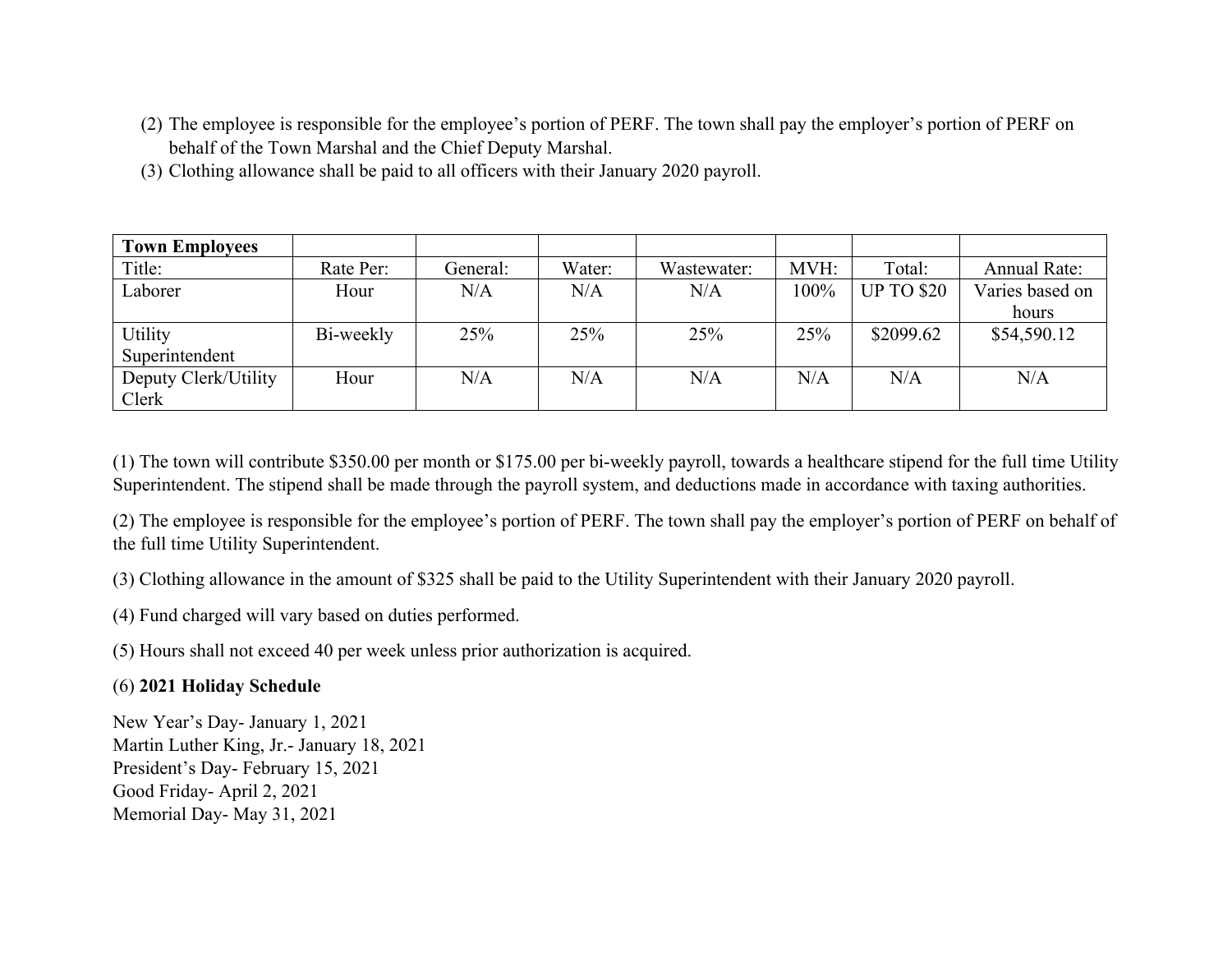Independence Day- (observed) Monday July 5, 2021 Labor Day- September 6, 2021 Columbus Day- October 11, 2021 Veterans Day- November 11, 2021 Thanksgiving Day- November 25, 2021 Thanksgiving Holiday- November 26, 2021 Christmas Eve Holiday- December 24, 2021 Christmas Day Holiday- December 25, 2021

## **1 Floating Holiday Will be awarded on January 1 each year for eligible employees to be used in a full-day increment observed at the discretion of the employee and their supervisor. To be eligible for floating holiday you must have successfully completed your probationary period.**

The Personnel Policy Manual, as adopted on the 5<sup>th</sup> day of November 2012, and as updated from time to time, is incorporated herein. Leave of absences and other personnel policies are addressed in this manual.

In addition to the above salaries established above, the amount of \$25,000 shall be appropriated in the town budget for the town attorney's annual salary. Attorney hours will be billed at the hourly rate of \$200 per hour for the town attorney and \$190 per hour for attorney Kayla Grimes and paralegal hours will be billed at \$115 per hour.

This ordinance is adopted in compliance with the Indiana Code 36-5-3-2, mandating the town legislative body to establish salaries for town officials, officers and employees.

This ordinance shall be in full force and effect on January 1, 2021.